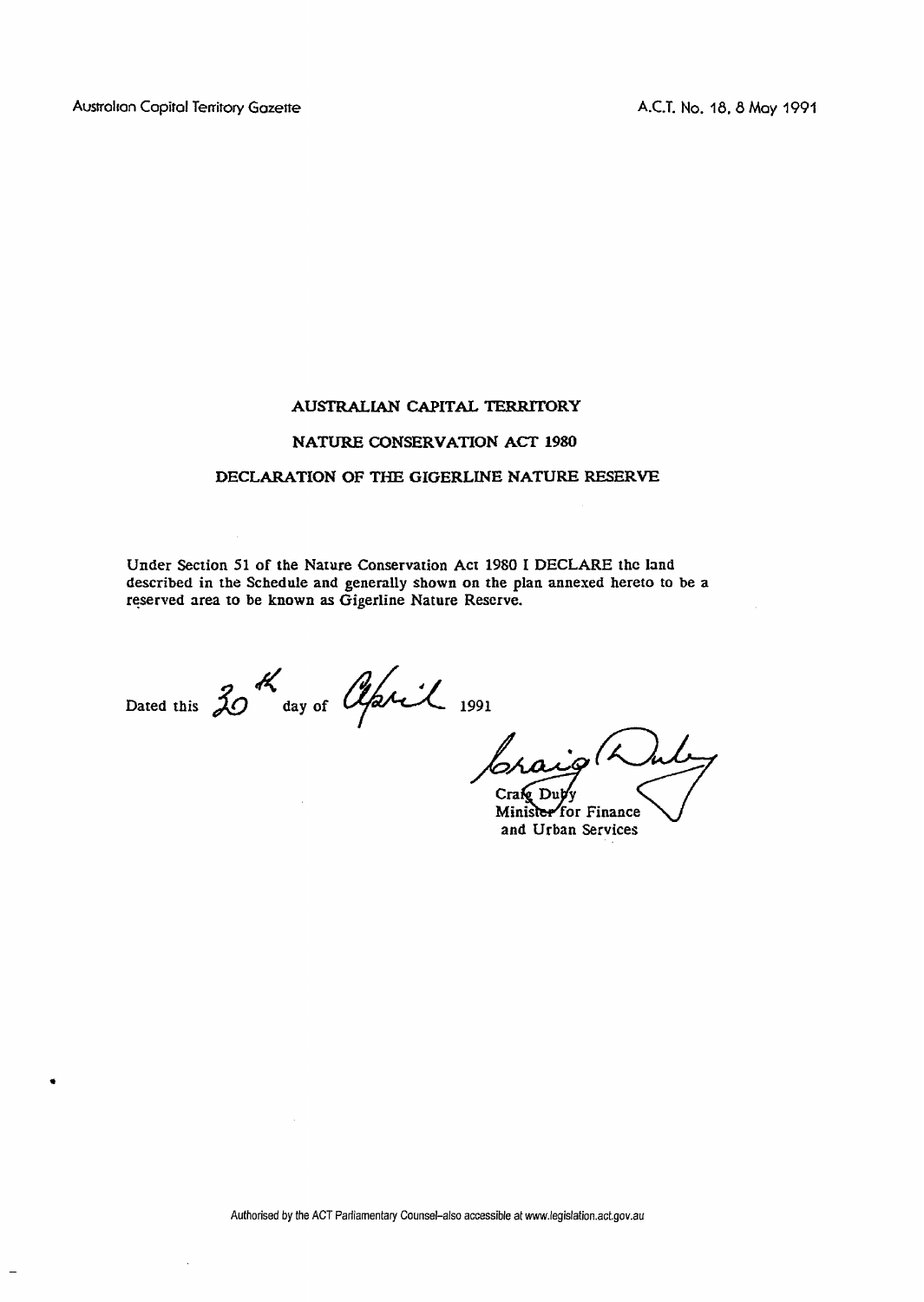$\mathbf{I}$ 

This is the schedule referred to in the declaration of the Gigerline Nature Reserve made by the Minister for Finance and Urban Services under the Nature Conservation Act 1980 on the 30th day of April 1991.

## GIGERLINE NATURE RESERVE

All that piece of land in Paddys River Tennant and Tuggeranong Districts Australian Capital Territory containing an area of 1457 hectares more or less commencing at the most southern corner of Block 189 Paddys River District of plan catalogued in the Office of the Registrar of Titles Canberra Deposited Plan 5929 thence by lines bearing successively 45 degrees 18 minutes 91.9 metres 70 degrees 47 minutes 4.61 metres 86 degrees 50 minutes 20 seconds 258.2 metres 170 degrees 33 minutes 40 seconds 372.46 metres 175 degrees 17 minutes 30 seconds 108.155 metres 168 degrees 7 minutes 30 seconds 77.08 metres 171 degrees 38 minutes 40 seconds 142.37 metres 159 degrees 37 minutes 20 seconds 214.915 metres 185 degrees 24 minutes 20 seconds 212.265 metres 135 degrees 33 minutes 149.19 metres 116 degrees 49 minutes 50 seconds 158.58 metres 97 degrees 3 minutes 30 seconds 522.77 metres 60 degrees 44 minutes 10 seconds 174.27 metres 8 degrees 41 minutes 50 seconds 253.15 metres 78 degrees 1 minute 40 seconds 336.66 metres 60 degrees 45 minutes 20 seconds 148.255 metres 91 degrees 45 minutes 110.185 metres 106 degrees 49 minutes 40 seconds 97.575 metres 147 degrees 35 minutes 40 seconds 122.27 metres 147 degrees 45 minutes 10 seconds 45.68 metres 116 degrees 1 minute 20 seconds 113 065 metres  $75$  degrees 36 minutes 30 seconds 101.745 metres 77 degrees 17 minutes 10 seconds 335.475 metres 52 degrees 24 minutes 20 seconds 240.415 metres 37 degrees 2 minutes 50 seconds 170.275 metres 163 degrees 37 minutes 408.165 metres 177 degrees 14 minutes 50 seconds 201.91 metres 186 degrees 51 minutes 50 seconds 189.605 metres 231 degrees 50 minutes 40 seconds 94.555 metres 198 degrees 45 minutes 20 seconds 78.625 metres 187 degrees 41 minutes 50 seconds 274.545 metres 116 degrees 27 minutes 10 seconds 455.67 metres 177 degrees 48 minutes 140.725 metres and 148 degrees 4 minutes 20 seconds 401.535 metres to a northwestern boundary of Block 99 Tuggeranong District of plan catalogued in the Office of the Registrar of Titles Canberra Deposited Plan 4888 thence by lines bearing successively 99 degrees 27 minutes 20.12 metres 189 degrees 22 minutes 30 seconds 362.38 metres 189 degrees 50 minutes 40 seconds 401 53 metres 99 degrees 33 minutes 40 seconds 401.73 metres 42 degrees 39 minutes 30 seconds 35 145 metres 149 degrees 21 minutes 20 seconds 68.76 metres 119 degrees 22 minutes 40 seconds 59.885 metres 95 degrees 39 minutes 116.66 metres 92 degrees 49 minutes 10 seconds 90.18 mettes 65 degrees 42 minutes 50 seconds 38.235 metres 161 degrees 27 minutes 40 seconds 72.6 metres 204 degrees 53 minutes 40 seconds 83.89 metres 175 degrees 24 minutes 50 seconds 25.615 metres 185 degrees 20 minutes 40 seconds 139.555 metres 145 degrees 24 minutes 10 seconds 158.725 metres 113 degrees 3 minutes 10 seconds 118.845 metres 192 degrees 59 minutes 10 seconds 97.335 metres 212 degrees 46 minutes 30 seconds 126.33 metres 196 degrees 27 minutes 20 seconds 178.61 metres 176 degrees 11 minutes 10 seconds 15.705 metres 192 degrees 20 minutes 20 seconds 800.27 metres 217 degrees 23 minutes 20 seconds 49.98 metres 166 degrees 10 minutes 485.1 metres 189 degrees 15 minutes 20 seconds 302 1 metres 257 degrees 32 minutes 30 seconds 209 78 metres 170 degrees 59 minutes 470.465 metres 199 degrees 30 minutes 10 seconds 97.485 metres 191 degrees 44 minutes 71.99 metres 125 degrees 57 minutes 40 seconds 140.62 metres 155 degrees 18 minutes 20 seconds 217.725 metres 148 degrees 7 minutes 40 seconds 68.775 metres 133 degrees 2 minutes 20 seconds 157.09 metres 130 degrees 50 minutes 122.835 metres 156 degrees 22 minutes 20 seconds 149.555 metres 151 degrees 13 minutes 40 seconds 107.255 metres and 228 degrees 2 minutes 30 seconds 530.775 metres to the Territorial Boundary thence generally westerly southwesterly northwesterly and again westerly by the Territorial Boundary to a point on the aforesaid Boundary 279 degrees 16 minutes 20 seconds 460.47 metres from Concrete Block E26 more particularly delineated on plan catalogued in the Office of the Australian Surveying and Land Information Group Canberra F.C 18 Sheet 7 thence by lines bearing successively 33 degrees 47 minutes 20 seconds 97.475 metres 341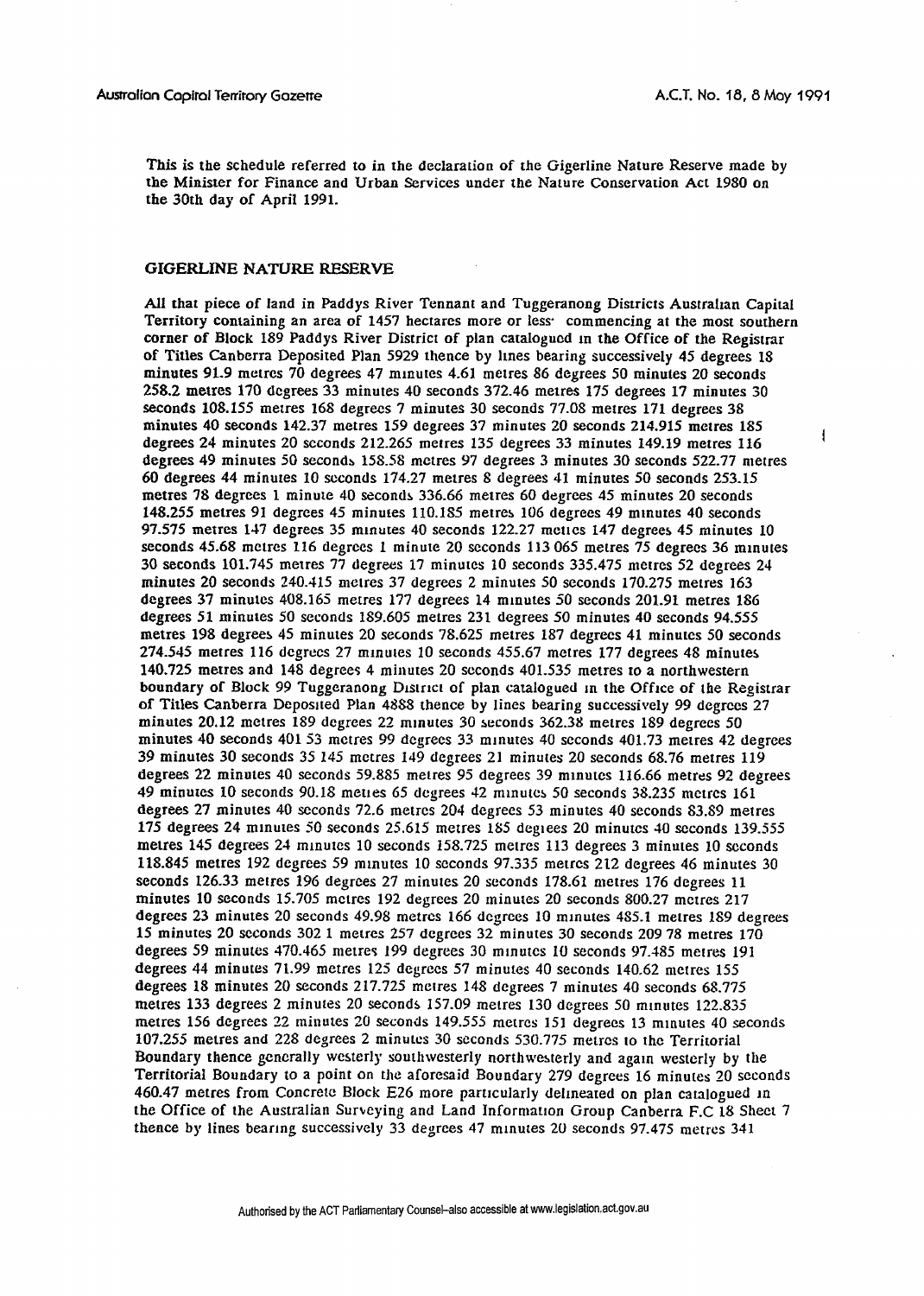degrees 19 minutes 40 seconds 121.925 metres 341 degrees 28 minutes 30 seconds 116.165 metres 359 degrees 41 minutes 50 seconds 90.725 metres 353 degrees 7 minutes 10 seconds 163.635 metres 355 degrees 36 minutes 50 seconds 131.905 metres 3 degrees 35 minutes 10 seconds 84 22 metres 3 degrees 51 minutes 81.505 metres 102 degrees 20 minutes 20 seconds 53.865 metros 102 degrees 25 minutes 40 seconds 54.2 metres 102 degrees 25 minutes 154.94 metres 49 degrees 58 minutes 50 seconds 145.535 metres 356 degrees 25 minutes 10 seconds 192 67 metros 2 degrees 41 minutes 20 seconds 61.66 metres 2 degrees 13 minutes 40 seconds 92.72 metres 271 degrees 25 minutes 10 seconds 55.595 metres 342 degrees 6 minutes 30 seconds 342.245 metres 342 degrees 0 minutes 20 seconds 67.65 metres 278 degrees 24 minutes 50 seconds 46.62 metres 279 degrees 19 minutes 50 seconds 30.875 metres 280 degrees 1 minute 50 seconds 62.805 metres 348 degrees 36 minutes 83.175 metres 335 degrees 9 minutes 20 seconds 134.74 metres 300 degrees 36 minutes 50 seconds 39.965 metres 6 degrees 12 minutes 50 seconds 139.01 metres 352 degrees 9 minutes 30 seconds 83.45 metres 337 degrees 58 minutes 40 seconds 79.49 metres 287 degrees 5 minutes 50 seconds 99 49 metres 304 degrees 24 minutes 70.97 metres 275 degrees 23 minutes 50 seconds 36.795 metres 275 degrees 44 minutes 50 seconds 41.555 metres 338 degrees 28 minutes 20 seconds 145.06 metres 353 degrees 26 minutes 30 seconds 99.308 metres 347 degrees 11 minutes 50 seconds 115.29 metres 336 degrees 32 minutes 10 seconds 53.225 metres 336 degrees 54 minutes 73.635 metres 337 degrees 9 minutes 50 seconds 72.885 metres 348 degrees 8 minutes 10 seconds 271 9 metres 348 degrees 38 minutes 96.905 metres 60 degrees 35 minutes 40 seconds 47.905 metres 61 degrees 11 minutes 119.615 metres 25 degrees 57 minutes 30 seconds 123.755 metres 26 degrees 39 minutes 20 seconds 358.385 metres 7 degrees 35 minutes 30 seconds 85 29 metres 7 degrees 50 minutes 50 seconds 186.055 metres 358 degrees 16 minutes 40 seconds 324 075 metres 325 degrees 57 minutes 20 seconds 87.85 metres 320 degrees 37 minutes 10 seconds 175 085 metres 311 degrees 18 minutes 20 seconds 183.535 metres 228 degrees 48 minutes 40 seconds 205.915 metres 235 metres 7 minutes 40 seconds 226.145 metres 175 degrees 17 minutes 50 seconds 95.5 metres 177 degrees 21 minutes 10 seconds 230.875 metres 280 degrees 42 minutes 50 seconds 133.735 metres 281 degrees 1 minute 30 seconds 21.96 metres 281 degrees 3 minutes 50 seconds 159.12 metres 281 degrees 15 minutes 40 seconds 103 115 metres 281 degrees 22 minutes 10 seconds 186.455 metres 357 degrees 36 minutes 10 seconds 589.78 metres 342 degrees 32 minutes 40 seconds 551.61 metres 254 degrees 3 minutes 10 seconds 114.09 metres 251 degrees 35 minutes 20 seconds 75.145 metres 304 degrees 59 minutes 20 seconds 40.26 metres 285 degrees 56 minutes 20 seconds 146.2 metres 297 degrees 46 minutes 30 seconds 112.815 metres 289 degrees 32 minutes 30 seconds 72.945 metres 323 degrees 55 minutes 40 seconds 162.8 metres and 300 degrees 26 minutes 10 seconds for about 84.72 metres to the left bank of the Gudgenby River thence generally northerly by the aforesaid left bank to Australian Capital Territory Standard Adjusted Grid Co-ordinate 205778 87 metres East 577276.925 metres North being a point 171 degrees 16 minutes 20 seconds 269.555 metres from a southern corner of Block 38 Paddys River District of plan catalogued in the Office of the Registrar of Titles Canberra Deposited Plan 5028 the aforesaid southern corner of which is 99 degrees 44 minutes 10 seconds 223.34 metres and 71 degrees 11 minutes 20 seconds 191.51 metres along southern boundaries of the aforesaid Block 38 from its most southwestern corner at Naas Road thence by lines bearing successively 276 degrees 48 minutes 20 seconds 239.835 metres 227 degrees 53 minutes 40 seconds 228.245 metres 12 degrees 21 minutes 20 seconds 152.195 metres 59 degrees 18 minutes 14.145 metres 348 degrees 43 minutes 20 seconds 132.535 metres 341 degrees 15 minutes 40 seconds 80.73 metres 99 degrees 44 minutes 10 seconds 195.24 metres 71 degrees 11 minutes 20 seconds 191.51 metres and 333 degrees 32 minutes 30 seconds 72.78 metres to the point of commencement.